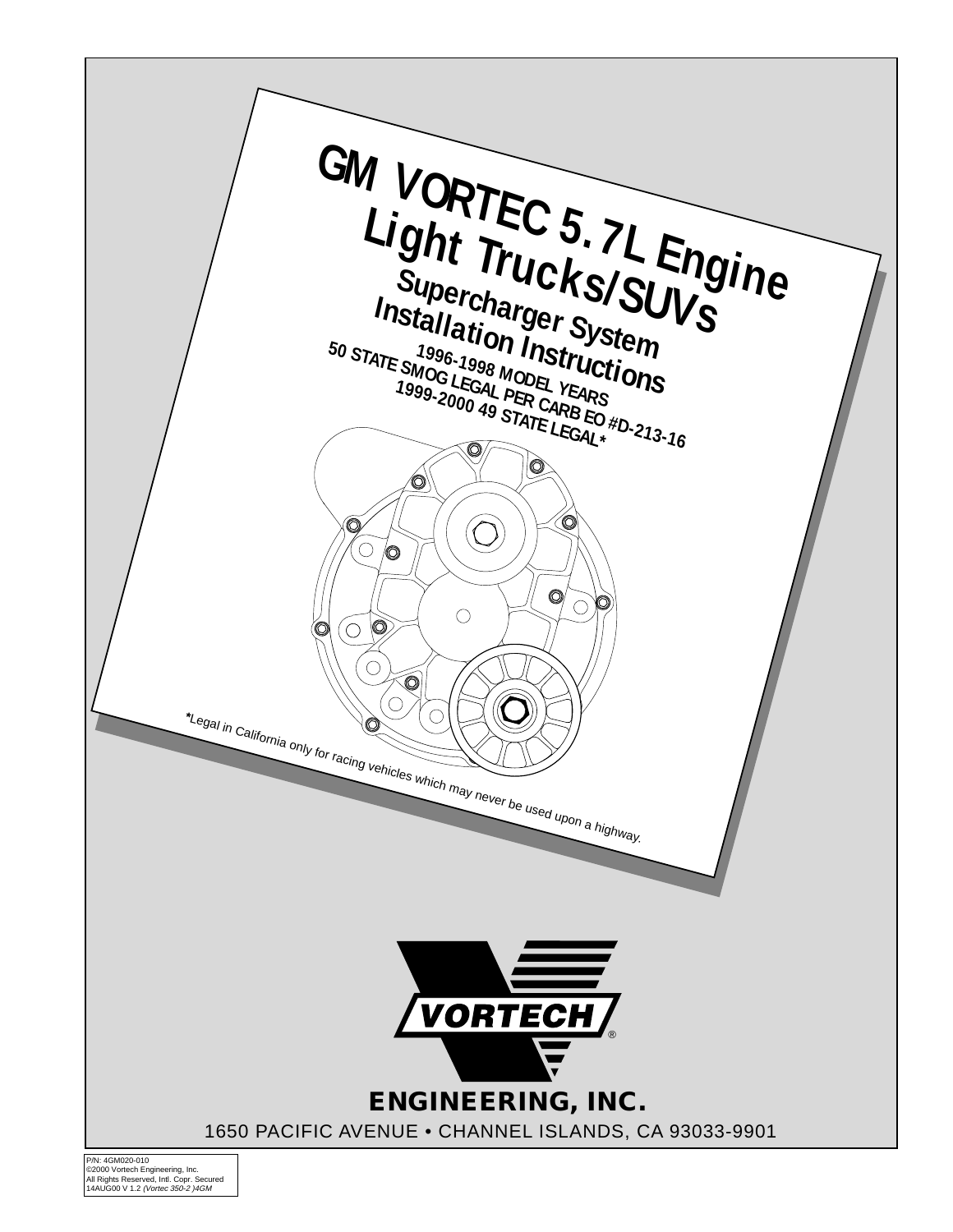# **FOREWORD**

Proper installation of this supercharger kit requires general automotive mechanic knowledge and experience. Please browse through each step of this instruction manual prior to beginning the installation to determine if you should refer the job to a professional installer/technician. Please call Vortech Engineering for installers in your area.

#### **© 2000 VORTECH ENGINEERING, INC.**

All rights reserved. No parts of this publication may be reproduced, transmitted, transcribed, or translated into another language in any form, by any means without written permission of Vortech Engineering, Inc.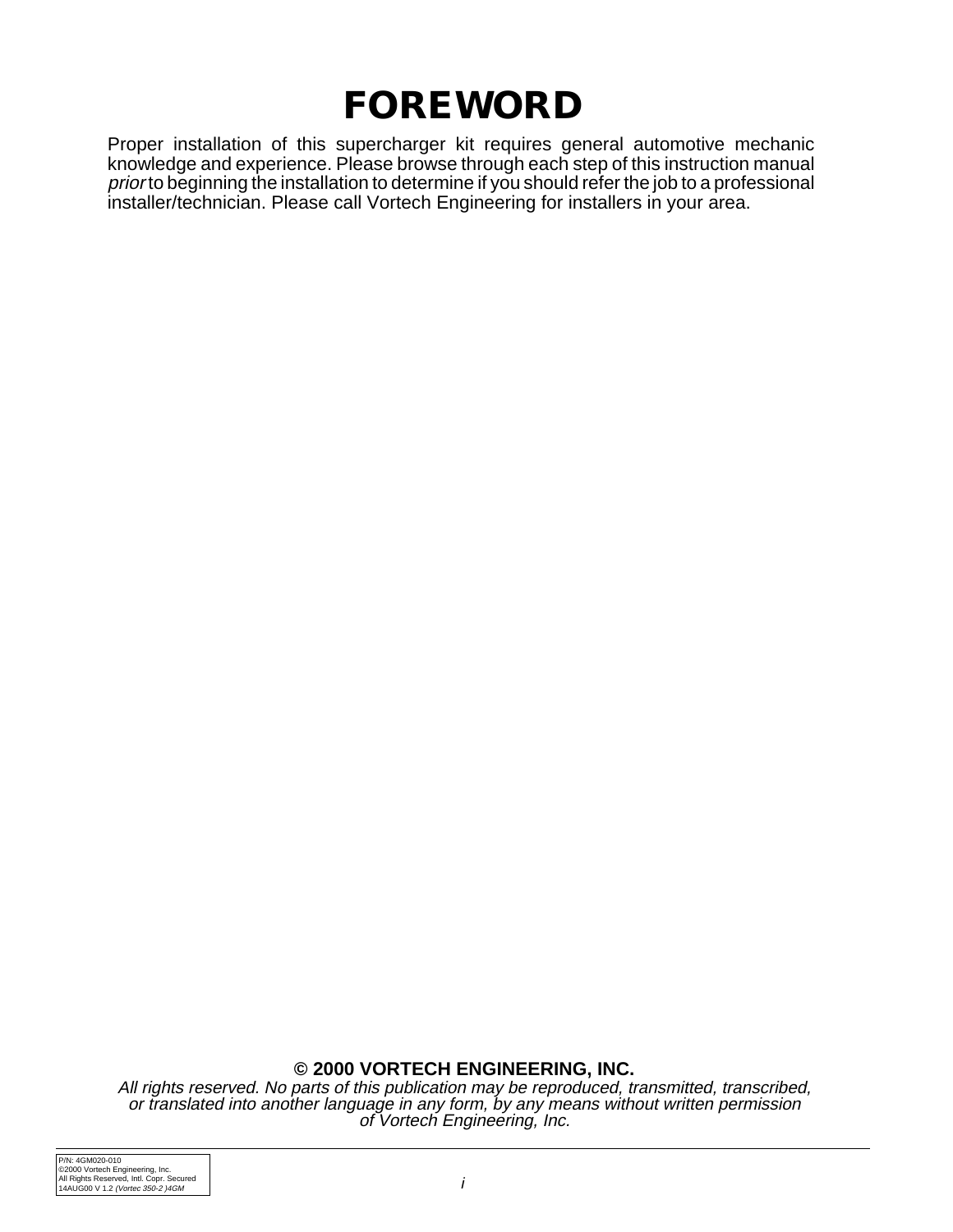### **Table Of Contents**

| PARTS LIST - 1996-2000 GM VORTEC 5.7L ENGINE FOR LIGHT TRUCKS/SUVs  V |  |  |  |  |  |  |  |
|-----------------------------------------------------------------------|--|--|--|--|--|--|--|
|                                                                       |  |  |  |  |  |  |  |
| $\mathbf 1$ .                                                         |  |  |  |  |  |  |  |
| 2.                                                                    |  |  |  |  |  |  |  |
| 3.                                                                    |  |  |  |  |  |  |  |
| $\mathbf{4}$                                                          |  |  |  |  |  |  |  |
| .5.                                                                   |  |  |  |  |  |  |  |
| 6.                                                                    |  |  |  |  |  |  |  |
| 7.                                                                    |  |  |  |  |  |  |  |
| 8.                                                                    |  |  |  |  |  |  |  |
| 9.                                                                    |  |  |  |  |  |  |  |
| 10.                                                                   |  |  |  |  |  |  |  |
| 11.                                                                   |  |  |  |  |  |  |  |
| 12 <sub>1</sub>                                                       |  |  |  |  |  |  |  |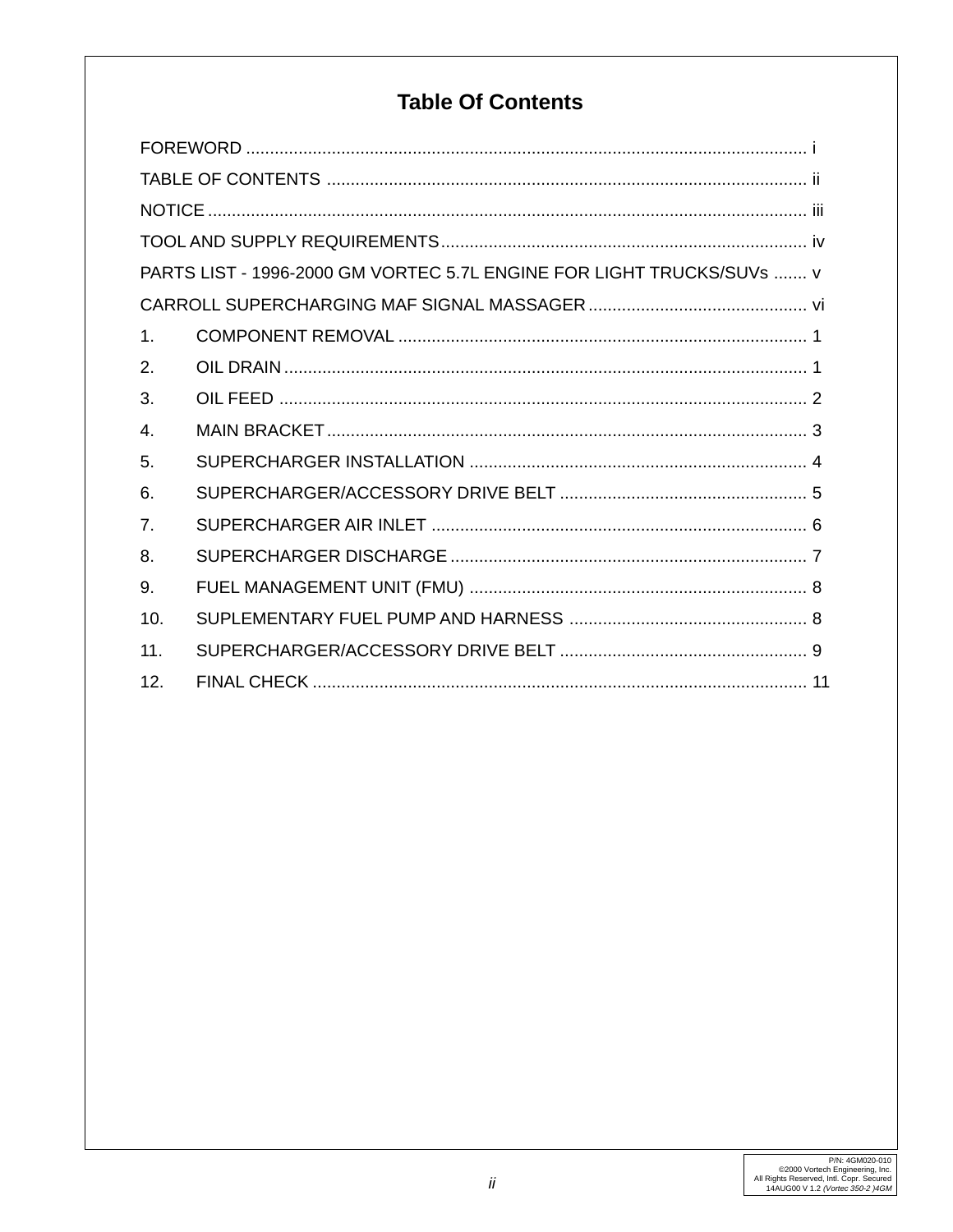# **GM VORTEC 5.7L LIGHT TRUCKS/SUVs**

# **NOTICE**

This product is protected by state common law, copyright and/or patent. All legal rights therein are reserved. The design, layout, dimensions, geometry, and engineering features shown in this product are the exclusive property of Vortech Engineering, Inc. This product may not be copied or duplicated in whole or part, abstractly or fundamentally, intentionally or fortuitously, nor shall any design, dimension, or other information be incorporated into any product or apparatus without prior written consent of Vortech Engineering, Inc.



1650 PACIFIC AVENUE • CHANNEL ISLANDS, CA 93033-9901 • (805) 247-0226 FAX (805) 247-0669 • www.vortechsuperchargers.com • M-F 8:00 AM - 4:30 PM PST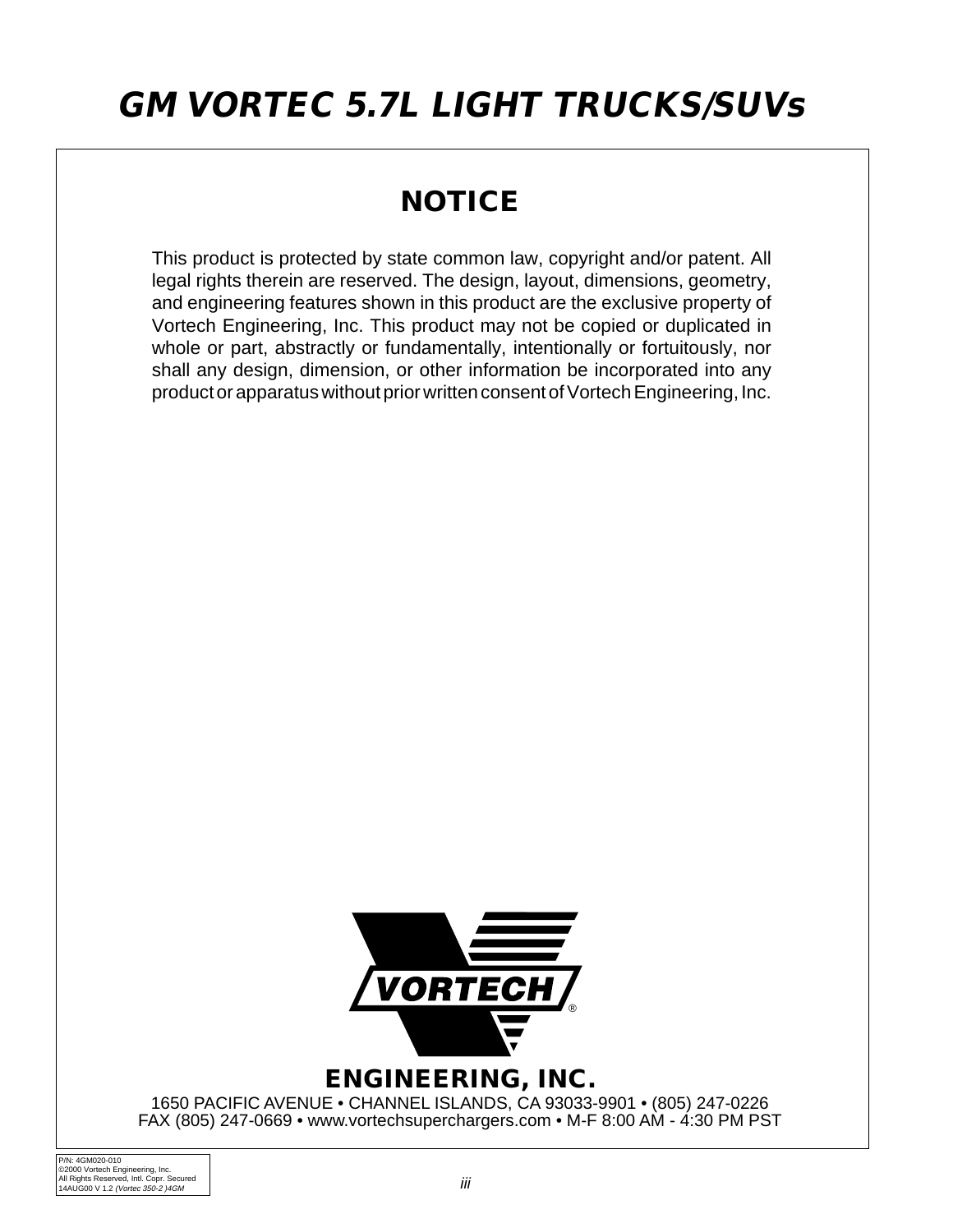## **1996-2000 GM VORTEC 5.7L Engine Light Trucks/SUVs**

#### **Installation Instructions**

**50 State Smog Legal, per CARB EO #D-213-16**

**1999-2000 49 State Smog Legal**

**Congratulations on selecting the best performing and best backed automotive supercharger available today... the VORTECH® V-2® Supercharger!**

**Before beginning this installation, please read through this entire instruction booklet and the Street Supercharger System Owner's Manual which includes the Limited Warranty Program, the Warranty Registration form, and return envelope.**

Vortech supercharger systems are performance improving devices. In most cases, increases in torque of 30 to 35% and horsepower of 35 to 45% can be expected with the boost levels specified by Vortech Engineering. This product is intended for use on healthy, well maintained engines. Installation on a worn-out or damaged engine is not recommended and may result in failure of the engine as well as the supercharger. **Vortech Engineering is not responsible for engine damage.**

Installation on new vehicles will not harm or adversely affect the break-in period so long as factory break-in procedures are followed.

#### **For best performance and continued durability, please take note of the following key points:**

- 1. Use only premium grade fuel 92 octane or higher (R+M/2).
- 2. The engine must have stock compression ratio.
- 3. If the engine has been modified in any way, check with Vortech prior to using this product.
- 4. Always listen for any sign of detonation (pinging) and discontinue hard use (no boost) until problem is resolved.
- 5. Perform an oil and filter change upon completion of this installation and prior to test driving your vehicle. Thereafter, always use a high grade SF rated engine oil or a high quality synthetic, and change the oil and filter at least every 3,000 miles. **Never attempt to extend the oil change interval beyond 3,000 miles, regardless of oil manufacturer's claims, as potential damage to the supercharger may result.**
- 6. Before beginning installation, replace all spark plugs that are older than 1 year or 10,000 miles with original heat range plugs as specified by the manufacturer and reset timing to factory specifications (follow the procedures indicated within the factory repair manual and/or as indicated on the factory underhood emissions tag). **Do not use platinum spark plugs unless they are original equipment.** Change spark plugs every 15,000 miles and spark plug wires at least every 50,000 miles.

#### **TOOL & SUPPLY REQUIREMENTS**

- **•** Factory Repair Manual
- **•** 3/8" Socket and Drive Set: SAE & Metric
- **•** Drill Motor, 3/32" and #16 Drill Bits
- **•** Flat #2 Screwdriver
- **•** Open End Wrenches: 5/16", 3/8", 7/16", 1/2", 9/16", 5/8" 10mm, 13mm, 15mm, 16mm, 17mm, 18mm
- **•** Hammer
- **•** Silicone Sealer
- **•** Oil Filter Wrench
- **•** Oil Filter
- **•** SF rated quality engine oil
- **•** Gasket Scraper
- **•** Punch (Tapered)
- **•** 3/8" NPT Tap

If your vehicle has in excess of 10,000 miles since its last spark plug change, then you will also need:

- **•** Spark plug socket
- **•** NEW spark plugs



4GM218-050S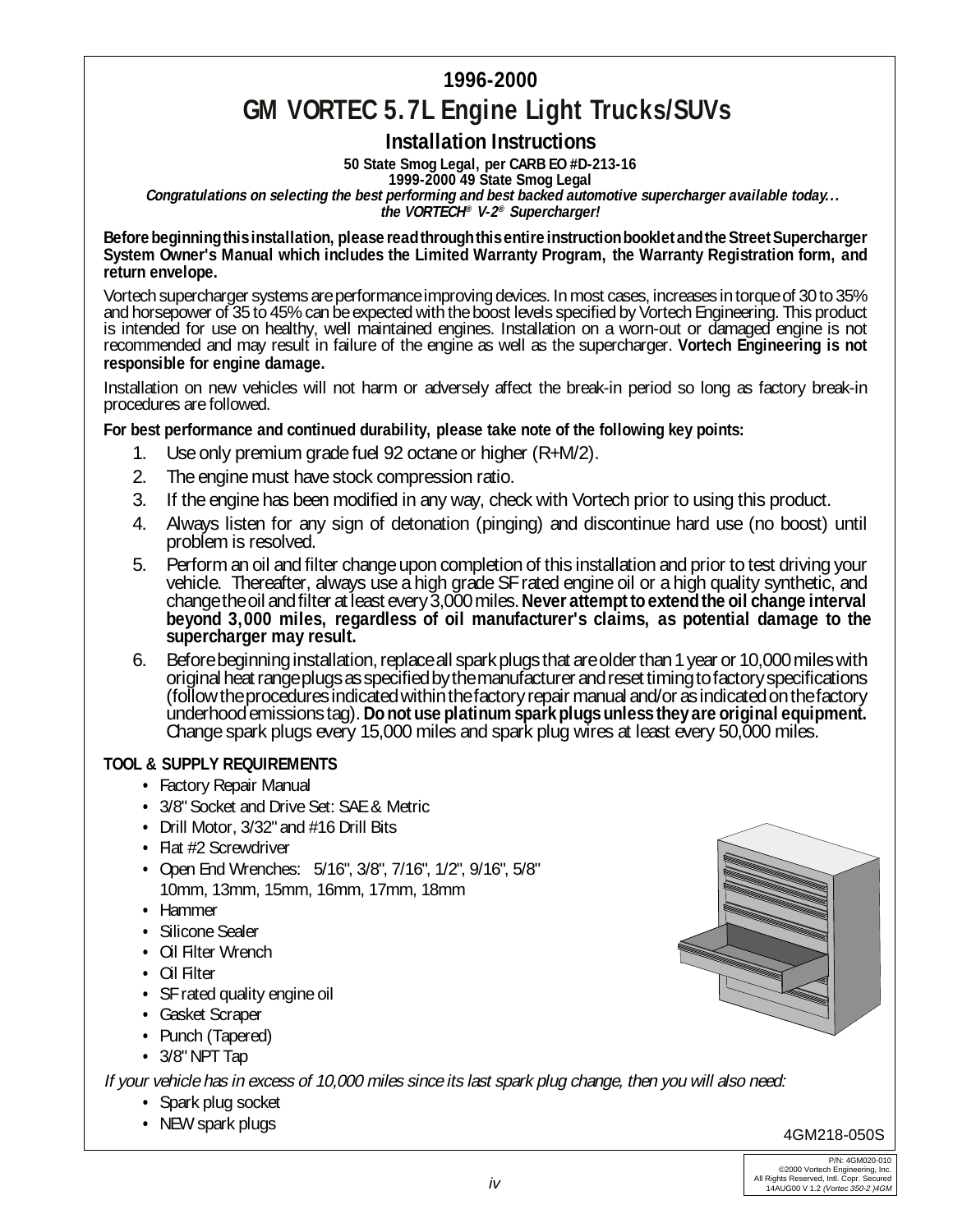

#### **1996-2000 GM VORTEC 5.7L Engine for Light Trucks/SUVs Part No. 4GM218-050SQ/058SQ**

### **PARTS LIST**

| Part Number              | <b>Description</b>                                             | Quantity                         | <b>Part Number</b>     | <b>Description</b>                                                           | Quantity                         |
|--------------------------|----------------------------------------------------------------|----------------------------------|------------------------|------------------------------------------------------------------------------|----------------------------------|
| 2E228-180                | V-2 Supercharger Assembly                                      | 1                                | 4GM020-030             | <b>MAF Buffer</b>                                                            | 1                                |
| 2E128-240                | Supercharger                                                   | 1                                | 4GM112-020             | Air Discharge Assembly                                                       | 1                                |
| 7U100-070<br>2A040-011   | 3/16" x 3/16" x 7/8" Key<br><b>Pulley Retainer</b>             | 1<br>1                           | 7R002-044              | #44 Hose Clamps                                                              | 3                                |
| 7B375-125                | 3/8"-24 x 1-1/4" HX Bolt                                       | 1                                | 7R002-052<br>8D001-001 | #52 Hose Clamp<br><b>Bypass Valve</b>                                        | $\mathbf{1}$<br>1                |
| 7K375-040                | 3/8" AN960 Flat Washer                                         | 1                                | 7R002-016              | #16 Hose Clamps                                                              | 4                                |
| 2A036-361                | 6 Rib Pulley                                                   | 1                                | 7P156-082              | 5/32" Tee                                                                    | 1                                |
| 4GM111-021               | <b>Mounting Bracket Assembly</b>                               | 1                                | 7U030-046              | 5/32" x 24" Vacuum line                                                      | 1                                |
| 4GD011-032               | <b>Belt Tensioner</b>                                          | 1                                | 4GM012-020             | Air Discharge Tube                                                           | 1                                |
| 7A375-124                | 3/8"-16 x 1-1/4" HH Cap Screws                                 | $\overline{2}$                   | 7U050-000<br>7S275-200 | 1" x 6" Heater Hose<br>2-3/4" x 2" Sleeve                                    | 1<br>1                           |
| 7K375-040<br>7A375-100   | 3/8" AN960 Flat Washers<br>3/8"-16 x 1" HXHD Bolts             | 16<br>5                          | 7S350-275              | 2.75-3.5 Reducer                                                             | 1                                |
| 7A375-275                | 3/8"-16 x 2-3/4" HX Cap Screws                                 | $\overline{2}$                   | 7U375-054              | 3/4" Vinyl Cap                                                               | 1                                |
| 7U133-024                | 5/8" Molded Elbow Hose                                         | 1                                | 7U038-000              | 1" x 3" Heater Hose                                                          | 1                                |
| 7P625-002                | 5/8" Hose Barb                                                 | 1                                | 7P500-156              | 1/2" Vacuum Tee x 1/4" NPT                                                   | 1                                |
| 7R001-008                | #8 Hose Clamps                                                 | 3                                | 4GM010-060             | Vortech Discharge Support                                                    | 1<br>$\overline{\mathbf{c}}$     |
| 5W001-007                | 3/16" x 6" Heat Shrink Tube                                    | 1                                | 7R001-008<br>7P250-033 | #8 Hose Clamps<br>1/4" Reducer                                               | $\mathbf{1}$                     |
| 7U100-055<br>2A046-112   | Tie Wraps<br>Belt                                              | 3<br>1                           | 7P250-039              | $1/4$ " NPT x $1/4$ " Fitting                                                | 1                                |
| 4GM011-021               | <b>Mounting Bracket</b>                                        | 1                                | 7U030-030              | 1/4" x 3" Vacuum Hose                                                        | 1                                |
| 4GM010-033               | <b>Mounting Plate</b>                                          | 1                                | 4GM130-026             | Oil Feed Line Assembly                                                       | 1                                |
| 5W022-120                | 12" 22GA. Std. Brown Wire                                      | 1                                | 7U030-026              | 1/4" x 65" Oil Feed Hose                                                     | 1                                |
| 7A375-075                | 3/8-16 x 3/4" HXHD Bolts                                       | 6                                | 7P525-067              | .525" Crimp Ferrules                                                         | $\overline{c}$                   |
| 7A250-050                | 1/4-20 x 1/2" SH Cap Screw                                     | 1                                | 7P250-066              | #4 Swivel x 1/4" Hose Barb Fittings<br>1/4 NPT Elbow 90°                     | $\overline{c}$<br>1              |
| 7J250-001<br>5W001-005   | 1/4" SAE Washer<br>3/8" x 12" Plastic Wire Loom                | 1<br>1                           | 7P250-080<br>7P125-103 | $-4 \times 45^\circ$ 1/8" NPT Male Elbow                                     | 1                                |
| 4GM010-050               | <b>Heat Shield</b>                                             | 1                                | 7U100-055              | Tie Wraps                                                                    | 2                                |
| 7A375-101                | 3/8 x 1" Socket Head                                           | 1                                | 7P250-036              | -4 Flare to 1/4" NPT                                                         | $\mathbf{1}$                     |
| 4FA016-170               | Wide Idler                                                     | 1                                | 7P250-123              | $1/4$ " NPT x 1-1/2" Nipple                                                  | 1                                |
| 4FD017-011               | <b>Idler Spacer</b>                                            | 1                                | 7S625-000              | <b>Mylar Fire Sleeve</b>                                                     | 1                                |
| 7C012-050                | M12 Bolt                                                       | 1                                | 4GM101-002             | <b>Fuel Pump Assembly</b>                                                    | 1                                |
| 4FA016-171               | Dust Cover                                                     | 1<br>1                           | 5W001-001              | Wire Tap                                                                     | 1<br>$\mathbf{1}$                |
| 4FH016-150<br>4GM016-150 | Flanged Idler<br>4" Idler                                      | 1                                | 5W001-002<br>5W001-010 | Fuse Tap<br>16-14 GA. Female Slides                                          | 3                                |
| 7C010-066                | M <sub>10</sub> Bolt                                           | 1                                | 5W001-011              | 16-14 GA. Eyelets                                                            | $\overline{2}$                   |
| 7K437-001                | 7/16 AN Washer                                                 | 1                                | 5W001-014              | Fuse Holder                                                                  | 1                                |
| 4GM112-010               | Air Intake Assembly                                            | 1                                | 5W001-015              | 20 amp Blade Type Fuse                                                       | $\mathbf{1}$                     |
| 8H040-010                | Air Filter                                                     | 1                                | 5W001-017              | Large Ring Terminal                                                          | 1                                |
| 7S350-200                | 3-1/2" x 2" Sleeve                                             | 1                                | 7C011-075<br>7F010-032 | 10-32 x 3/4" HXHD Cap Screws<br>10-32 Nylock Hex Nuts                        | $\overline{c}$<br>$\overline{c}$ |
| 7R002-056                | #56 Hose Clamps                                                | 4                                | 7J010-001              | #10 Flat Washers                                                             | 4                                |
| 7U100-056<br>7U030-060   | 90° Vent Tube<br>$3/4$ " x $5/8$ " -180 $^{\circ}$ Molded Hose | 1<br>1                           | 7P625-001R             | <b>Fuel Fitting Adapter</b>                                                  | 1                                |
| 7P375-020                | 3/8" NPT x 5/8" Straight Hose Barb                             | 1                                | 7R001-008              | #8 Hose Clamps                                                               | 2                                |
| 7U100-055                | Tie Wraps                                                      | 4                                | 7U030-050              | 12mm x 16" Fuel Hose                                                         | 1                                |
| 4FA012-013               | 90° Intake Elbow w/Boss                                        | 1                                | 7U100-055<br>8F001-002 | 6" Nylon Tie Wraps                                                           | 4<br>1                           |
| 7P750-102                | 3/4" NPT x 1" 90° Hose Fitting                                 | 1                                | 7R003-024              | 155 Inline Fuel Pump<br>1-1/2" Adel Clamp                                    | 1                                |
| 7U035-000                | 3-1/2" x 6" Flex Hose                                          | 1                                | 8F101-200              | <b>T-Rex Wiring Assembly</b>                                                 | 1                                |
| 7R002-052<br>7E010-046   | #52 Hose Clamps<br>#8 x 3/4" Sheet Metal Screws                | $\overline{c}$<br>$\overline{2}$ | 7F008-020              | M8 x 1.25 Nut                                                                | 1                                |
| 4GM012-040               | Air Box                                                        | 1                                | 5W001-019              | 12-10 GA. Solderless Connector                                               | 1                                |
| 4GM012-050               | Fender Adapter                                                 | 1                                | 7U031-018<br>7R004-003 | 5/16" x 20" Fuel Hose<br>14.5 Stepless Clamps                                | $\mathbf{1}$<br>$\overline{2}$   |
| 4GB012-010               | Air Filter Cover                                               | 1                                | 7P250-124              | 1/4" NPT to 1/2" Barb                                                        | 1                                |
| 4GM012-060               | Airbox Clamp                                                   | 1                                | 7P250-042              | 1/4" NPT x 3/8" Compressor Fitting                                           | 1                                |
| 4GM012-070<br>7C080-016  | Airbox Clamp Support<br>8mm x 1.25 x 16 HXHD Bolts             | 1<br>2                           | 7P250-043              | 1/4" NPT x 5/16" Barb                                                        | 1                                |
| 7J312-000                | 5/16" SAE Flat Washers                                         | 2                                | 7E010-075              | #12 x 3/4" HXHD Sheet Metal Screw                                            | 1                                |
| 4CJ017-051               | Spacer Support                                                 | 1                                | 4GM238-068             | <b>FMU With Lines</b>                                                        | 1                                |
| 7E014-015                | #14 x 1.5" HXHD Sheet Metal Screw                              | 1                                | 6Z110-114              | 8:1 Fuel Management Unit                                                     | $\mathbf{1}$                     |
| 7P375-052                | 3/8" NPT x 90° x 5/8" Barb                                     | 1                                | 7P525-067              | .525 Crimp Ferrules                                                          | 4<br>$\overline{2}$              |
| 7P625-002                | 5/8 Hose Mender                                                | 1                                | 7P250-036<br>7P156-082 | -4 Flare to 1/4" NPT<br>5/32" Tee                                            | $\mathbf{1}$                     |
| 7U033-000                | 5/8 x 10" Hose                                                 | 1                                | 7U030-046              | 5/32" x 65"                                                                  | 1                                |
| 4GM130-036               | Oil Drain Assembly                                             | 1                                | 7U030-016              | $1/4"$ x $36"$ Fuel Line                                                     | $\mathbf{1}$                     |
| 7R001-008<br>7P375-017   | #8 Stainless Hose Clamps<br>3/8" NPT x 1/2" Straight Hose Barb | $\overline{2}$<br>1              | 7U030-016              | 1/4" x 22" Fuel Line                                                         | 1                                |
| 7U030-036                | 1/2" x 34" Oil Drain Hose                                      | 1                                | 7E010-075              | #12 x 3/4" HXHD Sheet Metal Screws                                           | $\overline{c}$<br>$\overline{c}$ |
| 7U100-055                | Tie Wraps                                                      | 2                                | 7P250-041<br>7P250-066 | 1/4" NPT x 5/16" Compression Fittings<br>-4 Swivel x 1/4" Hose Barb Fittings | 4                                |
| 7P375-045                | 45° Street Elbow                                               | 1                                | 7U100-044              | 4" Nylon Tie Wraps                                                           | 6                                |

**IMPORTANT: Before beginning installation, verify that all parts are included in the kit. Report any shortages or damaged parts immediately.**

P/N: 4GM020-010<br>©2000 Vortech Engineering, Inc.<br>All Rights Reserved, Intl. Copr. Secured<br>14AUG00 V 1.2 *(Vortec 350-2 )4GM*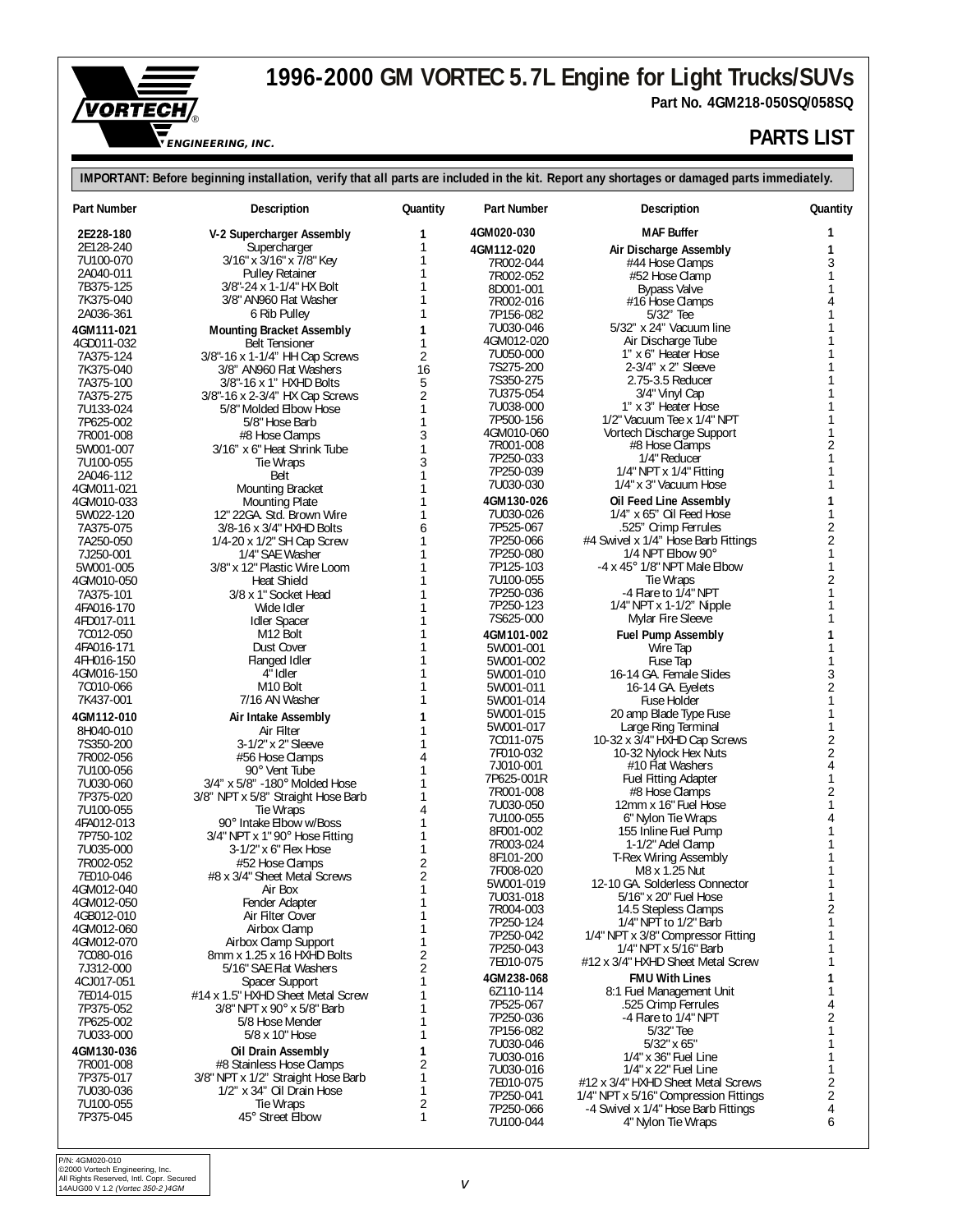# **SPECIAL NOTICE CONCERNING THE Carroll Supercharging MAF Signal Massager**

The MAF Signal Massager, manufactured by Carroll Supercharging Co., Inc. is serviced exclusively by the manufacturer. Carroll Supercharging Co., Inc. warrants this product to be free from defects in material and workmanship under normal use and if properly installed for 90 days. In case of malfunction, this unit will be repaired free of charge according to the terms of the warranty. If found to be defective as mentioned above, it will be repaired or replaced if returned prepaid along with proof of date of purchase. This shall constitute the sole remedy of the purchaser and the sole liability of Carroll Supercharging Co., Inc. and/or Vortech Engineering, Inc. To the extent permitted by law, the foregoing is exclusive and in lieu of all other warranties or representations whether expressed or implied, including any implied warranty of merchantability or fitness. In no event shall Carroll Supercharging Co., Inc. and/or Vortech Engineering, Inc. be liable for labor charges, special or consequential damages.

When returning this unit for service, proof of purchase must be supplied for warranty verification. Please send the unit pre-paid with proof of purchase to the attention of:

> Carroll Supercharging Co., Inc. Customer Service Department 14 Doty Rd. Haskell, NJ 07420 (973) 835-1705 (973) 835-1660 Fax www.carrollsupercharging.com

The repaired unit will be returned as soon as possible after receipt, COD for any charges. Be sure you include a detailed account of any problems experienced, the type of vehicle and any modifications.

Should you have any technical or installation questions regarding this unit, contact Vortech Engineering, Inc. directly at (805) 247- 0226.

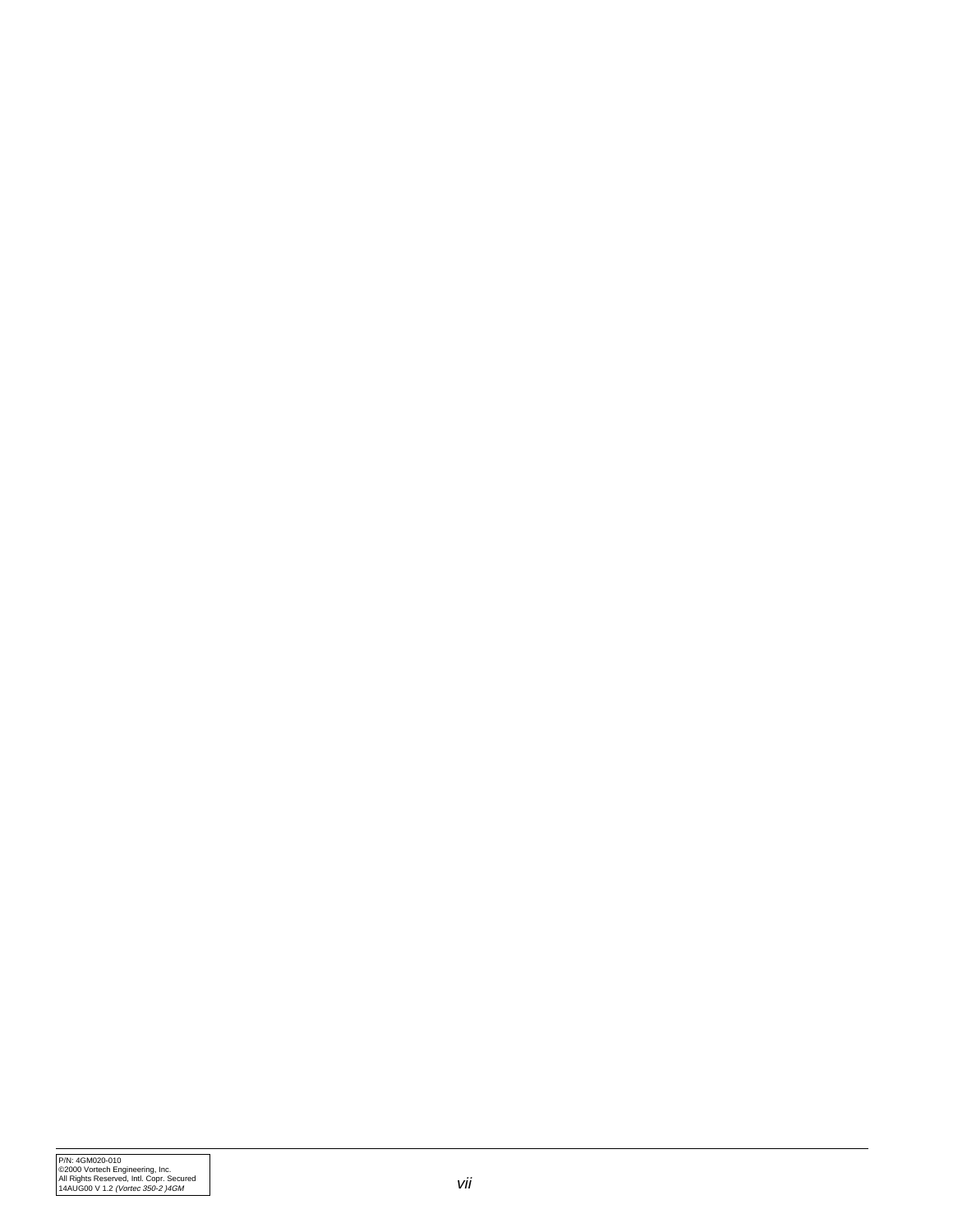#### **1. COMPONENT REMOVAL**

- **A.** Disconnect the negative battery cable from the battery.
- **B.** Remove and set aside the following components:
	- The entire air inlet/filter box assembly, including the throttle body resonator.
	- The crankcase vent tube from the right side (passenger) valve cover.
	- The accessory drive belt.
	- The tensioner and idler from the alternator mounting bracket.
	- The alternator and bracket.
	- The 3/8" stud protruding from the right side cylinder head.
- **C.** Drain approximately one gallon of coolant from the radiator into a clean container.
- **D.** Remove the formed section of rubber/aluminum hose running from the water pump to the heater core hose. (See Fig. 1-a.) The heater core hose will be reconnected to a new hose in step 9.



Fig. 1-a

#### **2. OIL DRAIN**

**A.** To provide an oil drain for the supercharger, it is necessary to make a hole in the oil pan. Locate and mark hole (see Fig. 2-a). It is best to punch the hole rather than drill.

> **NOTE: Removal of the oil pan may ease oil drain fitting installation on some applications.**

**B.** Remove the two factory anti-roll bar brackets from the frame and allow the bar to temporarily drop down. Unplug the factory crank trigger connector from the sensor located in the timing cover.

> **NOTE: The factory transmission cooler lines may require bending to clear the supercharger oil drain hose.**

- **C.** Remove paint around the hole area.
- **D.** Use a small center punch to perforate the pan and expand hole, switch to a larger diameter punch and expand the hole further to approximately 9/16" diameter. Most punches are made from hexagon material and may be placed in a socket with an extension to make this procedure easier. Use caution so that the hole is not enlarged too much and punch does not contact the crankshaft.



Fig. 2-a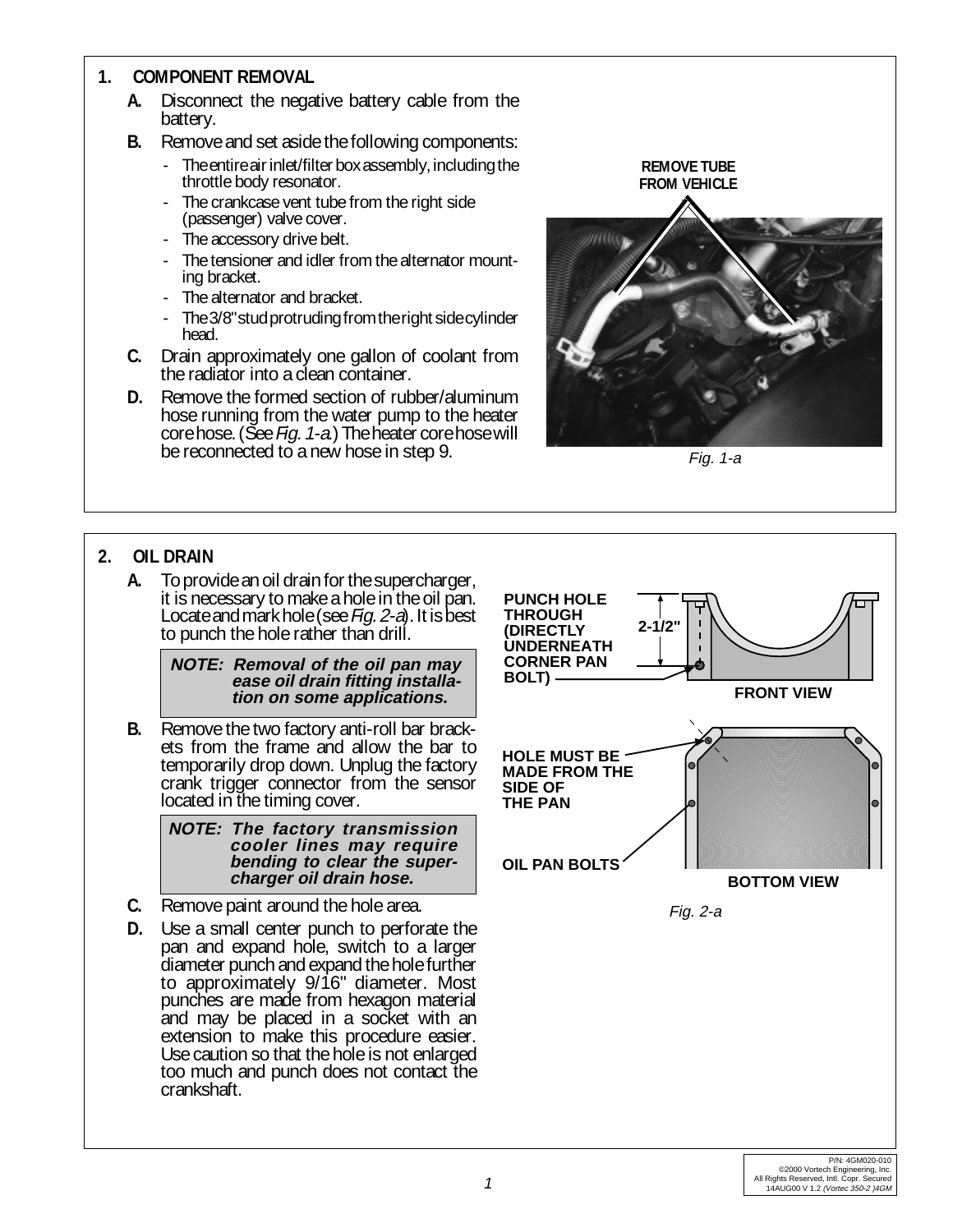#### **2. OIL DRAIN, cont'd.**

**E.** Tap the hole with a 3/8" NPT tap approximately 1/4" deep. Pack the flutes of the tap with heavy grease to hold chips. Use a small magnet to check for any stray chips.

> **NOTE: This method of rolling over the lip of the hole and tapping works very well if carefully done and should cause no problems.**

- **F.** Thoroughly clean the threaded area. Apply a small amount of silicone sealer to the new threads. Apply more sealer to the supplied 3/8" NPT x 45° elbow and secure in hole. Make sure a seal is formed all around the fitting. Install the supplied 3/8" NPT x 1/2" barb fitting. Rotate the fitting assembly so that the oil drain hose (installed in step 5) can be easily routed to it.
- **G.** Drain the engine oil, install a new filter and refill with fresh oil.
- **H.** Reattach anti-roll bar and crank trigger connector.

#### **3. OIL FEED**

- **A.** The supercharger uses engine oil for lubrication and must have an oil feed line connected to a filtered oil access on the engine.
- **B.** Remove the 1/4" NPT plug located on the engine block just above the oil filter boss. Replace the plug with the supplied  $1/4$ " NPT x 1.5" nipple,  $1/4$ " NPTF x 90° elbow and 1/4" NPT x -4 flare fitting (see *Fig. 3-a*).

**NOTE: Use clean engine oil on the pipe threads. Teflon tape and sealant is not recommended, as it might loosen and cause blockage of the small oil feed orifice resulting in supercharger failure.**

**C.** Connect the supplied feed line to the flare fitting (make sure that the silver fire sleeve has been slid onto the feed line to protect from radiant exhaust heat) and make a gentle downward loop around and back up to the rear of the engine (see *Fig. 3-a*). Secure the hose with the tie wraps provided, routing it away from exhaust heat, chaffing and/or sharp objects. Temporarily cover the open end from debris until the connection is made to the supercharger in step 5.

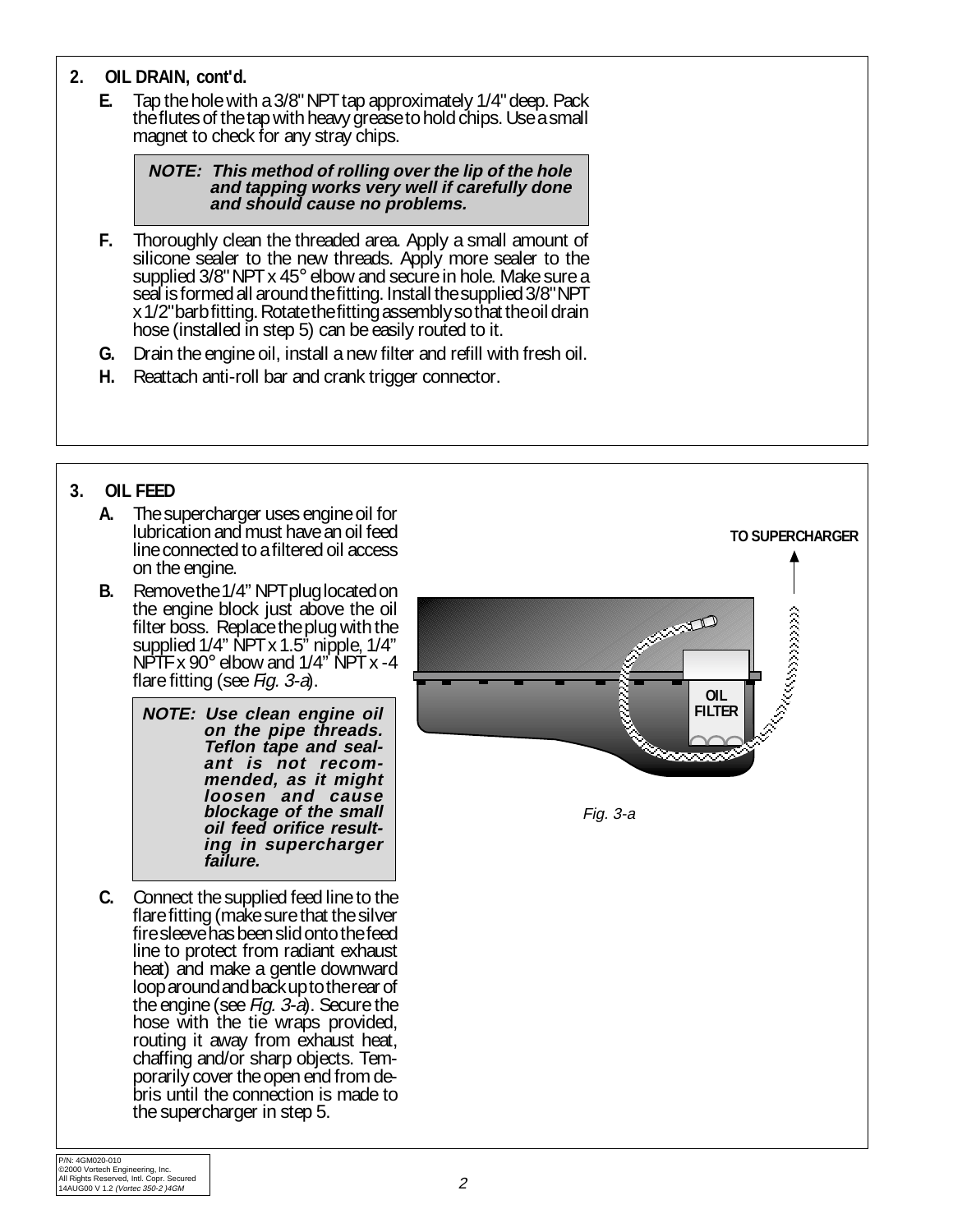#### **4. MAIN BRACKET**

- **A.** To accommodate the relocation of the alternator onto the new main bracket, the brown field wire must be extended approximately 12". Proceed by cutting the wire approximately 4" from the factory plug that attaches to the alternator. Splice the supplied piece of brown wire into the cut wire by soldering. Use the supplied piece of heat shrink tubing to seal the joints. Re-wrap the wire/harness with the supplied length of plastic flex-loom.
- **B.** The transmission cooler lines must be bent downward as far as possible (toward the frame) to obtain alternator clearance. Rotate the lower radiator hose clamp (at the water pump) 90° toward the front (the clamp tabs should be facing the front of the vehicle).
- **C.** Attach the supplied stainless steel heat shield onto the rear of the Vortech main bracket using the supplied 1/4" hardware (see *Fig. 4-a*).
- **D.** Place the mounting bracket on the front of the passenger side cylinder head. Line up the bracket with the holes on the front of the head and block and start the 3/8-16 socket head bolt into the lowest bracket hole. Install the two 3/8-16 x 1.25" bolts and washers into the two remaining upper holes. Torque the three bolts evenly.
- **E.** Reattach the field wire and positive wire to the alternator (make sure that the large positive wire has the factory rubber boot properly secured to prevent arcing to the heat shield). Using the supplied 3/8-16 x 2.75" bolts and washers, attach the alternator to the main bracket. Secure all alternator wiring from heat and sharp objects.
- **F.** Align the supercharger mounting plate with the bracket and secure with the supplied 3/8-16 x 3/4" bolts and AN washers.
- **G.** Mount the supplied automatic belt tensioner onto the main bracket. (See Fig. 4-b.) Rotate the unit so that the small alignment pins fall into the corresponding holes in the bracket. Secure the tensioner using the supplied M10 bolt.



Fig. 4-a - Stainless Steel Heat Shield.



Fig. 4-b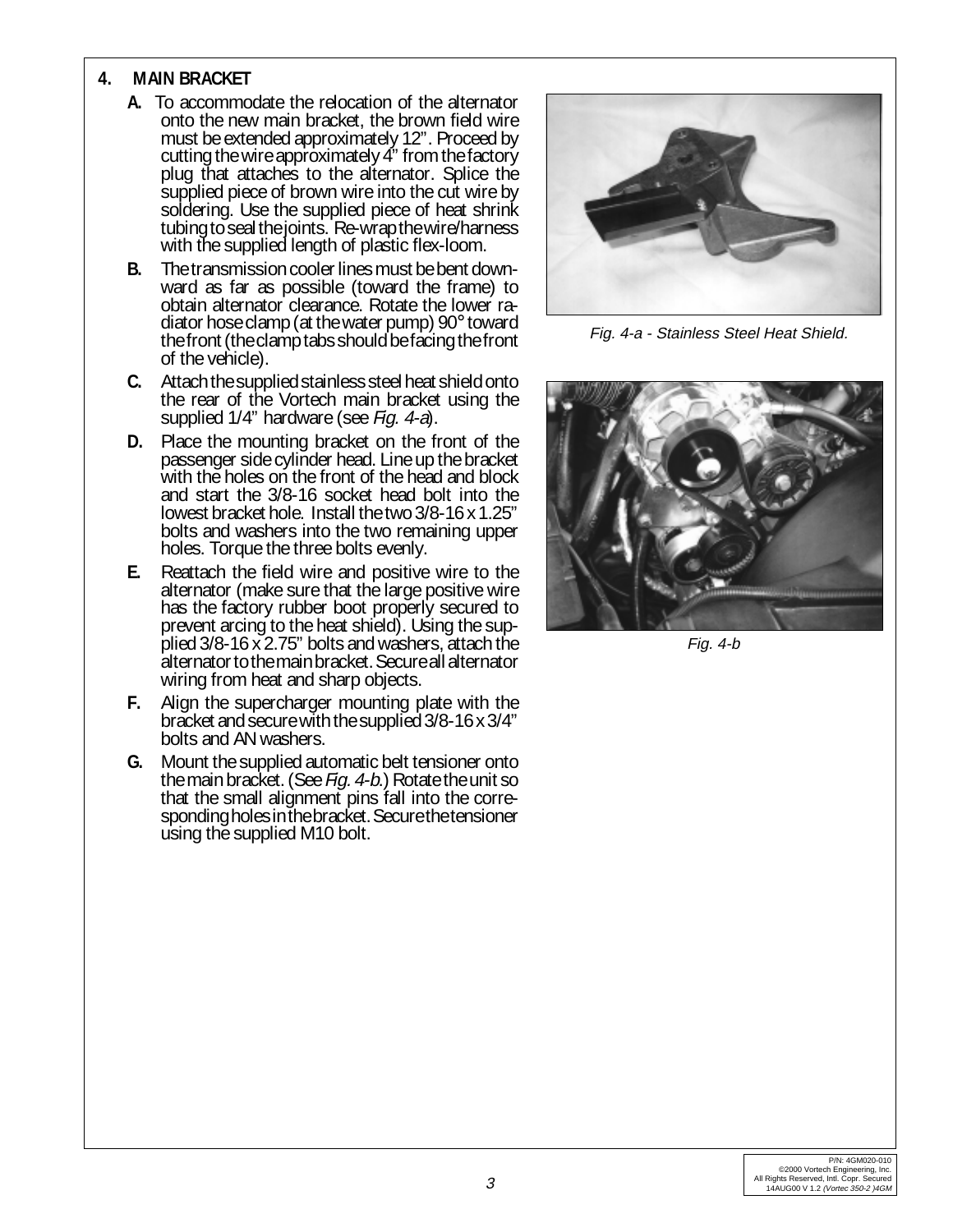#### **5. SUPERCHARGER INSTALLATION**

- **NOTE: Before the supercharger can be installed onto the bracket, it will be necessary to carefully bend the aluminum air conditioning line running over to the passenger side of the vehicle. A minor bend pushing the line toward the rear is all that is required.**
- **A.** Attach the 1/2" oil drain hose to the supercharger and secure with the #8 hose clamp.
- **B.** Route the hose down the rear of the main bracket while lowering the supercharger into the proper mounting location on the plate. Be sure that the oil drain hose remains unkinked with smooth bends. (See Fig. 5-a.)
- **C.** Using the five supplied 3/8-16 x 1" bolts and AN washers, secure the supercharger to the mounting plate.
- **D.** Route the oil drain hose around the main casting and down to the fitting in the oil pan. Make sure that the hose runs below the positive alternator lug, but still remains running "downhill". It is very important that the oil drain hose is free from restrictions, tight bends, kinks or any other drain obstructing conflict. Route the hose away from direct exhaust heat. Trim hose length if necessary and secure to the oil pan with the supplied #8 hose clamp.
- **E.** Attach the 1/8 NPT x 45° brass fitting to the super- charger oil feed. Use a 1/2" wrench to hold the feed fitting while tightening the 45° fitting. Attach the oil feed hose to the supercharger.

**WARNING: The oil system contains a small orifice that is easily plugged. Do not use any type of sealant on any of the threads. Instead, use clean engine oil. Disassemble and blow out the entire line if there is any question.**

- **F.** Using the tie wraps provided, secure the feed and drain systems away from heat and/or sharp objects.
- **G.** Using the supplied spacer, bolt and dust shield, mount the supplied 3" idler pulley (non-flanged) to the boss on the supercharger. (See Fig.  $4 - b$ .)



**OIL DRAIN HOSE**

Fig. 5-a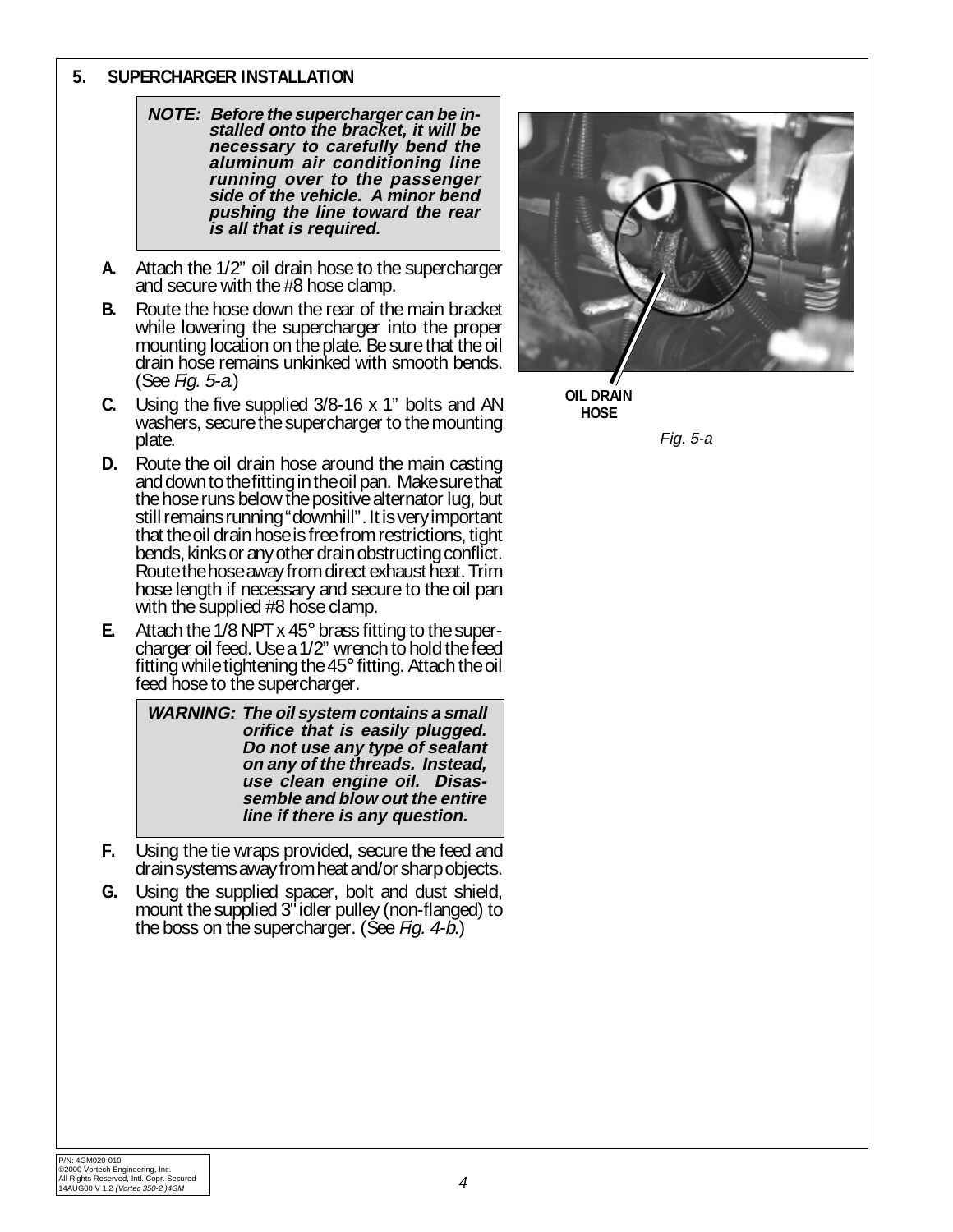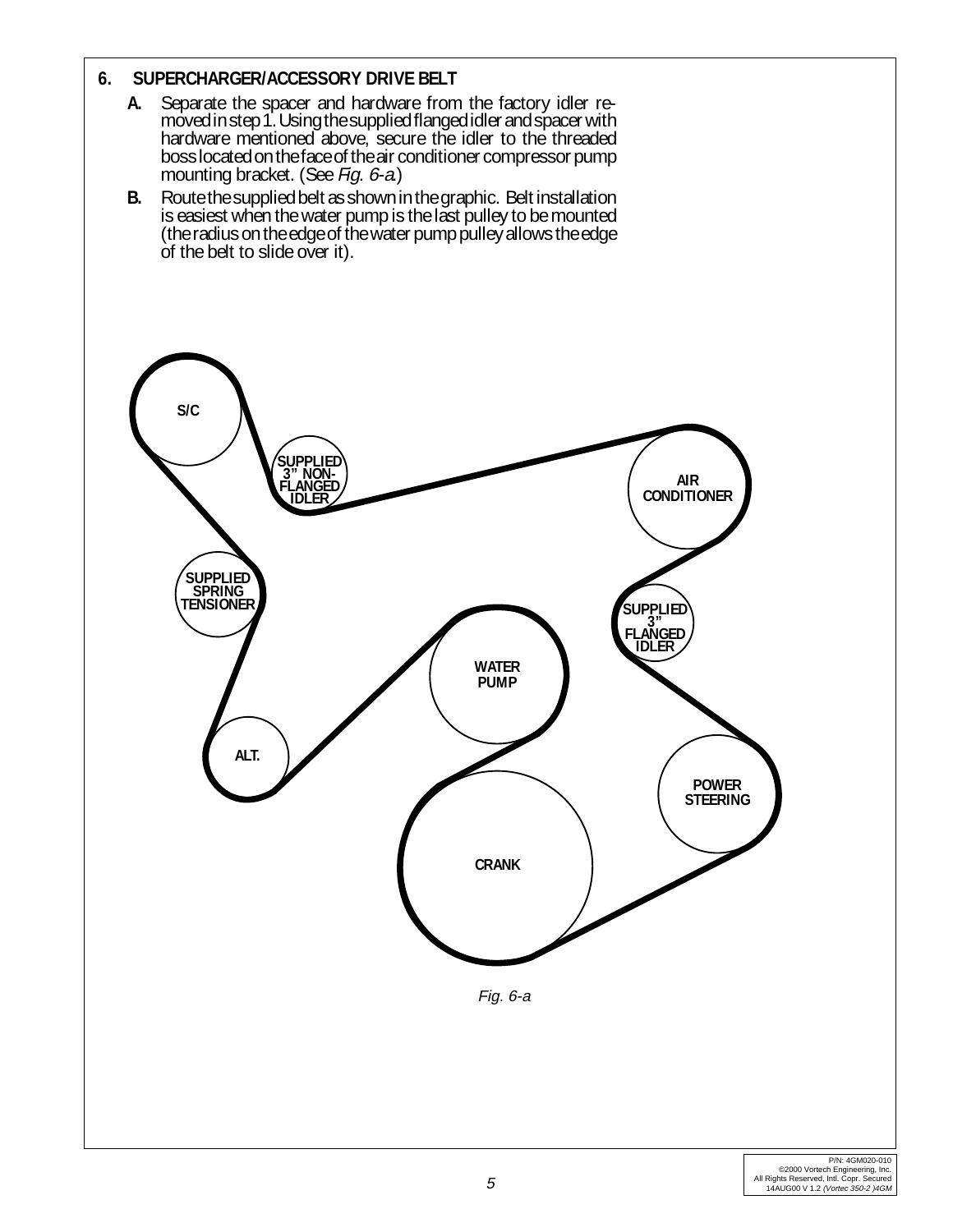#### **7. SUPERCHARGER AIR INLET**

- **A.** Install the 1" x 90° plastic fitting into the supplied 90° x 3.50" plastic inlet elbow. Attach the elbow to the supercharger using the silicone sleeves and #56 hose clamps.
- **B.** Assemble the new air filter housing along with air filter and end cap. Fit the end housing with the air filter element provided, to the new filter housing. Secure the end by drilling two 3/32" holes (transfer the hole location from the end cover to the housing) and fasten with the screws provided. Attach the filter housing/ assembly to the steel inner fender using the supplied GM adapter, clamp, spacer, support and 6mm bolts with washers. (See Fig. 7-a.)
- **C.** Attach the factory MAF sensor to the new filter housing using the supplied silicone sleeve and #56 hose clamps. The MAF sensor is directional, so make sure that the "flow" arrow is pointed to the supercharger. Connect the MAF to the supercharger inlet elbow with the supplied length of flex hose and #52 hose clamps.
- **D.** Install the factory air temperature sensor and grommet into the hole located in the plastic supercharger air inlet elbow. Reattach the factory connector to the sensor. Following *Fig. 7-b*, splice the supplied MAF buffer in between the factory MAF plug and the MAF meter. Mount the buffer unit inside the engine compartment on the inner fender using the supplied Velcro strips. Make sure the unit is away from heat. Removing the plastic nut retaining the main harness to the firewall allows proper slack in the wire.
- **E.** Install the supplied 3/4" vent adapter into the factory rubber grommet located on the right side valve cover. Rotate the vent adapter so that it points toward the rear of the vehicle. Attach the 3/4" end of the supplied<br>180° rubber hose to the vent adapter. Attach the supplied length of 5/8" hose and the 5/8" hose splice to the 90 $\degree$  x 5/8" barb located on the top of the supercharger inlet elbow. Connect the 180° rubber hose to the inlet elbow hose. Trim excess hose length.



Fig. 7-a

**MAF BUFFER (Spliced in between MAF and factory MAF plug)**

**FACTORY MAF PLUG/HARNESS**

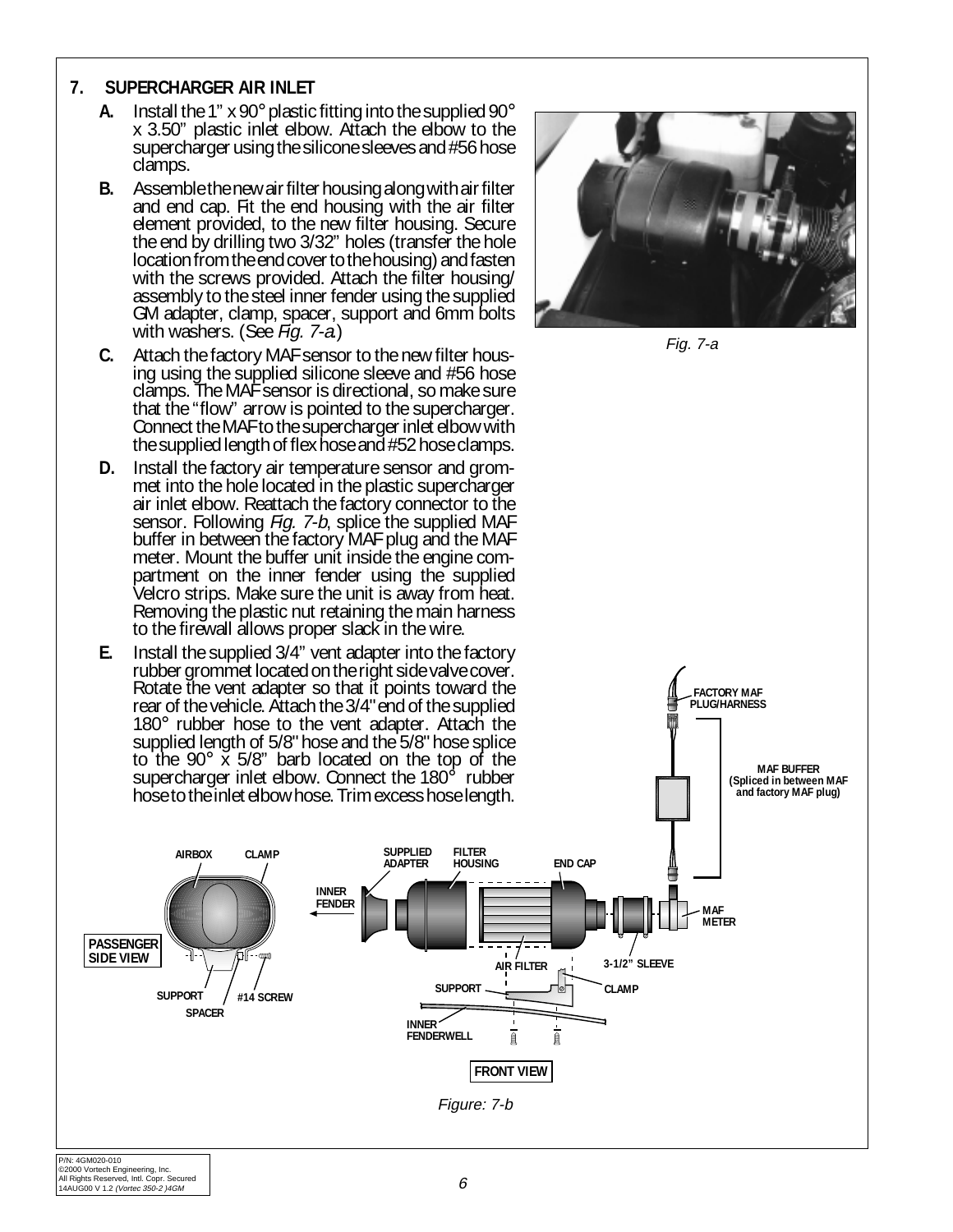#### **8. SUPERCHARGER DISCHARGE**

- **A.** Following *Fig. 8-a*, attach the supplied discharge support between the VORTEC plenum and the throttle body duct. Sandwich the dogleg end of the support in between the #56 hose clamp and the reducer sleeve. Make sure that the circular end of the support is up flush against the bottom of the plenum.
- **B.** Attach the discharge tube between the supercharger and the throttle body plenum using the supplied 3.5-2.75 reducer, 2.75 sleeve, #56 and #52 hose clamps.
- **C.** Following Fig. 8-b, connect the 1" x 6" and 1" x 3" hoses to the supplied supercharger bypass valve and secure with #16 hose clamps. Attach the bypass valve/hose assembly to the bung located on the discharge tube and the plastic  $1$ " fitting located on the inlet elbow (make sure that the bypass valve nipple is pointing down when installed). (See Fig. 8-c.) Secure with #16 hose clamps.
- **D.** Remove the 1/2" brake booster vacuum line from the intake manifold fitting and cut approximately 2" off the end. Splice the supplied adapter TEE into the brake booster line. Run the supplied piece of 1/4" vacuum hose from this TEE to the reducer, and connect the 5/32" hose to the nipple located on the bottom of the supercharger bypass valve. ( See Fig. 8d.)
- **E.** Attach the supplied 3/4" vacuum cap to the open barb located on the factory throttle body duct (previous crankcase vent tube location). Secure with supplied tie wrap.



Fig. 8-a



Fig. 8-b



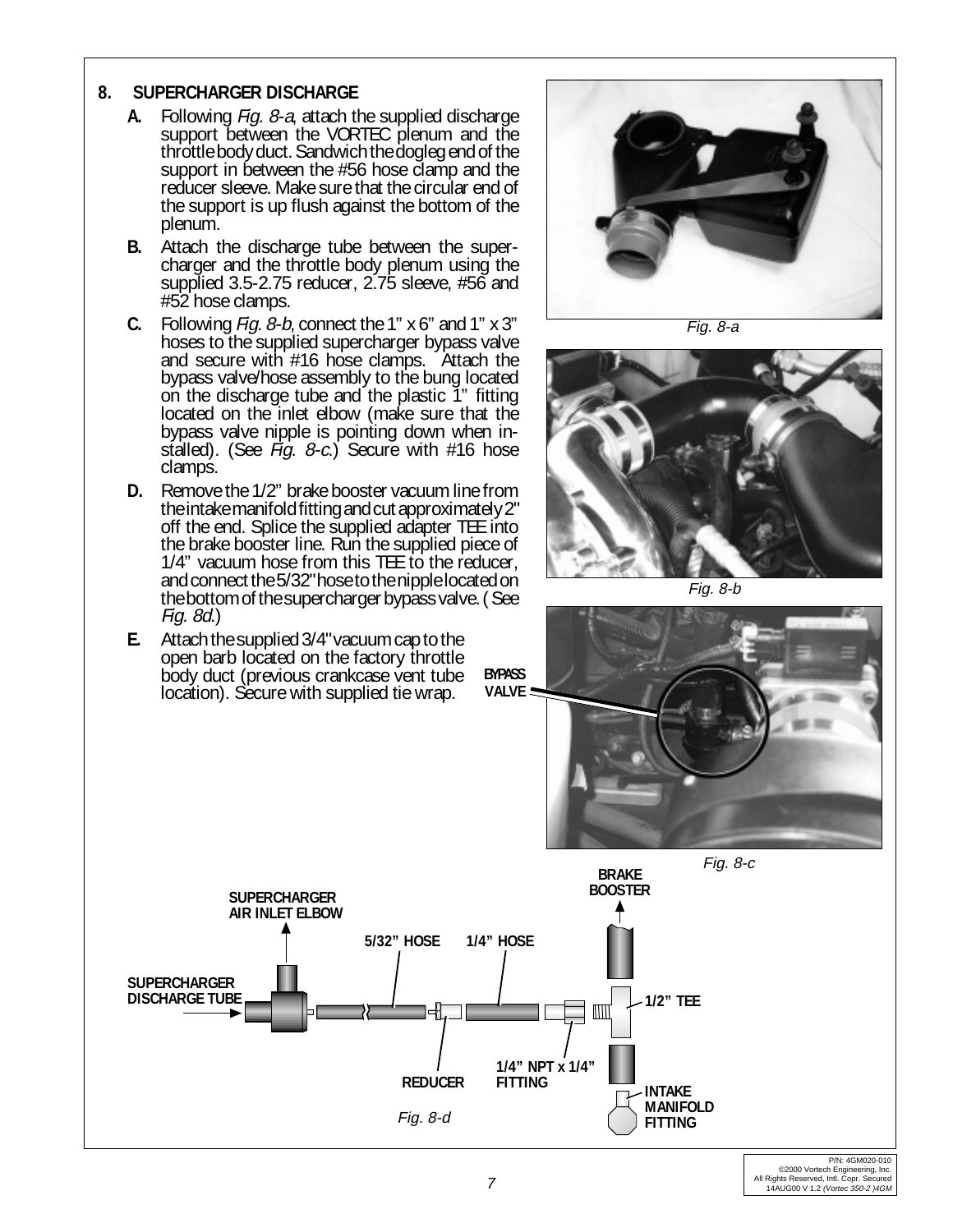#### **9. HEATER HOSE EXTENSION**

- **A.** Attach the supplied 5/8" x 24" pre-bent 90° hose to the top water pump fitting (points straight up) and secure using the factory clamp.
- **B.** Route the new hose over to the existing factory heater hose modified in step 1. (See Fig. 9-a.) Join the two hoses together using the supplied 5/8" coupling and #8 hose clamps.
- **C.** Refill the cooling system with the previously drained coolant.

**INSTALL NEW HOSE**



Fig. 9-a

#### **10. FUEL MANAGEMENT UNIT**

- **A.** Position the fuel management unit (FMU) on the inside of the vehicle frame, underneath the driver seat. (See Figs. 10-a, 10-b.) Mark and drill two #16 holes. Secure the FMU using the supplied #12 hex head screws.
- **B.** Separate the factory 5/16" fuel rail return line at the compression fitting junction underneath the vehicle near the fuel filter. Attach the supplied -4 flare fitting adapters to each end of the open return line (one fitting will point toward the rear, and one toward the front). Connect one end of the supplied 22" FMU hose to the return line running back to the tank, and the other end to the straight fitting on the center of the FMU. Connect one end of the remaining 36" FMU hose to the return line coming from the fuel rail, and the other end to the 90 $^{\circ}$  fitting on the side of the FMU (see *Fig. 10-c*).
- **C.** Secure the lines away from abrasion using the supplied tie wraps.
- **D.** Tap into the supercharger bypass valve vacuum hose using the supplied 65" long length of hose and 5/32" brass TEE. Route the hose in a manner that will keep it away from exhaust heat and will allow gentle bends without pinching. Attach the hose end to the lid of the FMU.



Fig. 10-a



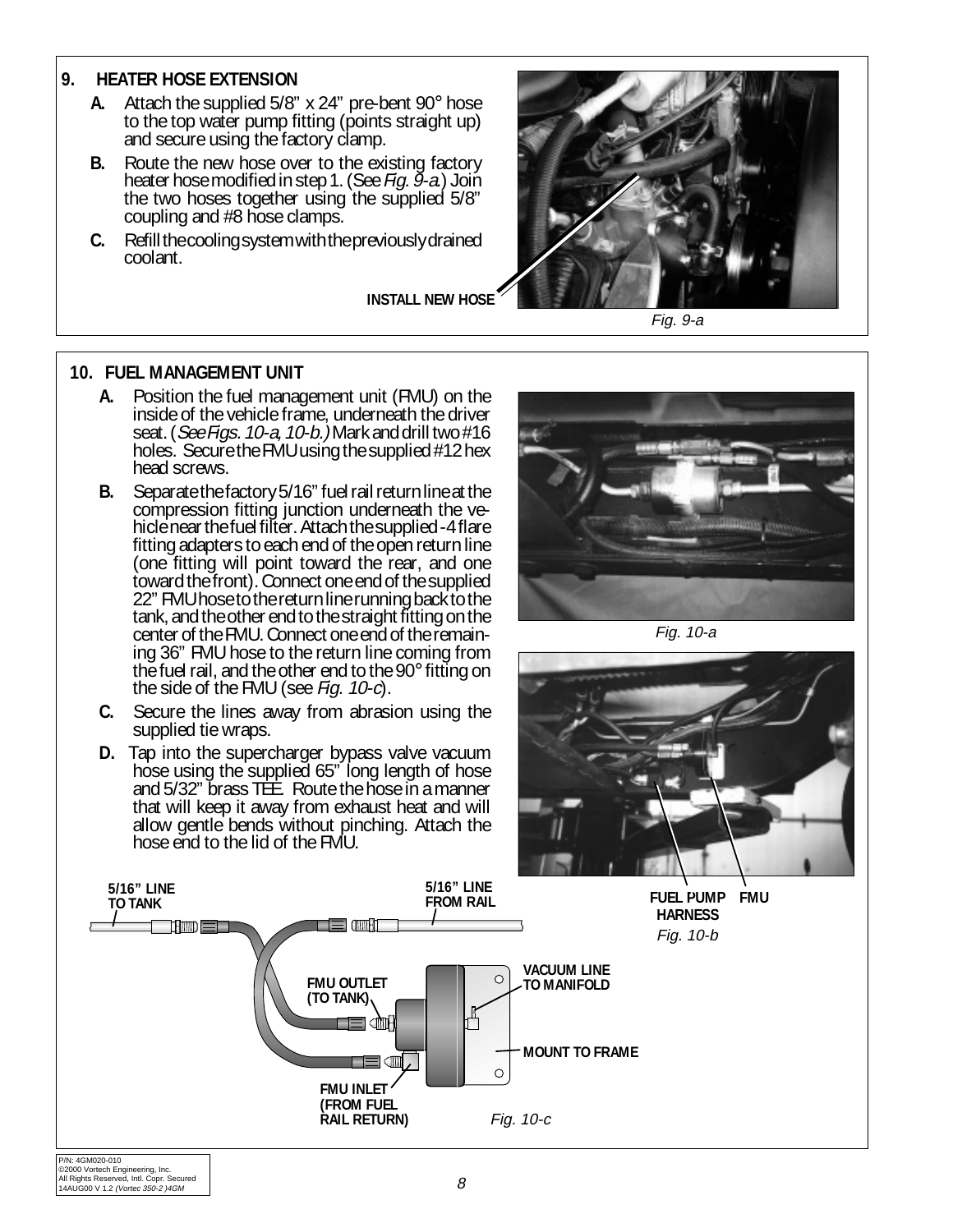#### **11. SUPPLEMENTARY FUEL PUMP AND HARNESS**

- **A.** Separate the factory 3/8" fuel rail supply line at the compression fitting junction underneath the vehicle just to the rear of the fuel filter.
- **B.** Attach the supplied 1/2" hose to 3/8" compression fitting to the line coming from the fuel tank. Connect the supplied length of 1/2" fuel hose to the 1/2" fitting previously installed and the remaining end to the supplied inline pump. Secure with a #8 hose clamp.
- **C.** Attach the discharge end of the fuel pump to the line running into the fuel filter (use the supplied 5/16" hose to 3/8" compression fitting). Position the pump in such a way that the inlet and discharge hoses are not kinked or restricted and maintain a gentle bend. The pump inlet is the most critical as far as restriction is concerned and may be trimmed if necessary to hold a smooth radius. Make sure that all fuel pump hose connections are secure.
- **D.** Mount the fuel pump to the frame using the 1.5" adel clamp. Position the clamp and drill a  $#16$ hole. Secure using a #12 hex head screw.
- **E.** Using the existing hole in the frame and supplied #10 hardware, mount the relay to the vehicle frame (see Fig. 11-b and Fig. 10-b in section 10). The relay mounting hole will also work well as a grounding point for the pump and relay. Scrape away the frame coating and paint to provide a proper ground connection. Make sure that the pump and relay grounding terminals are mounted **under** the relay as opposed to **on top** so that a metal-to-metal contact will be made.



Fig. 11-a

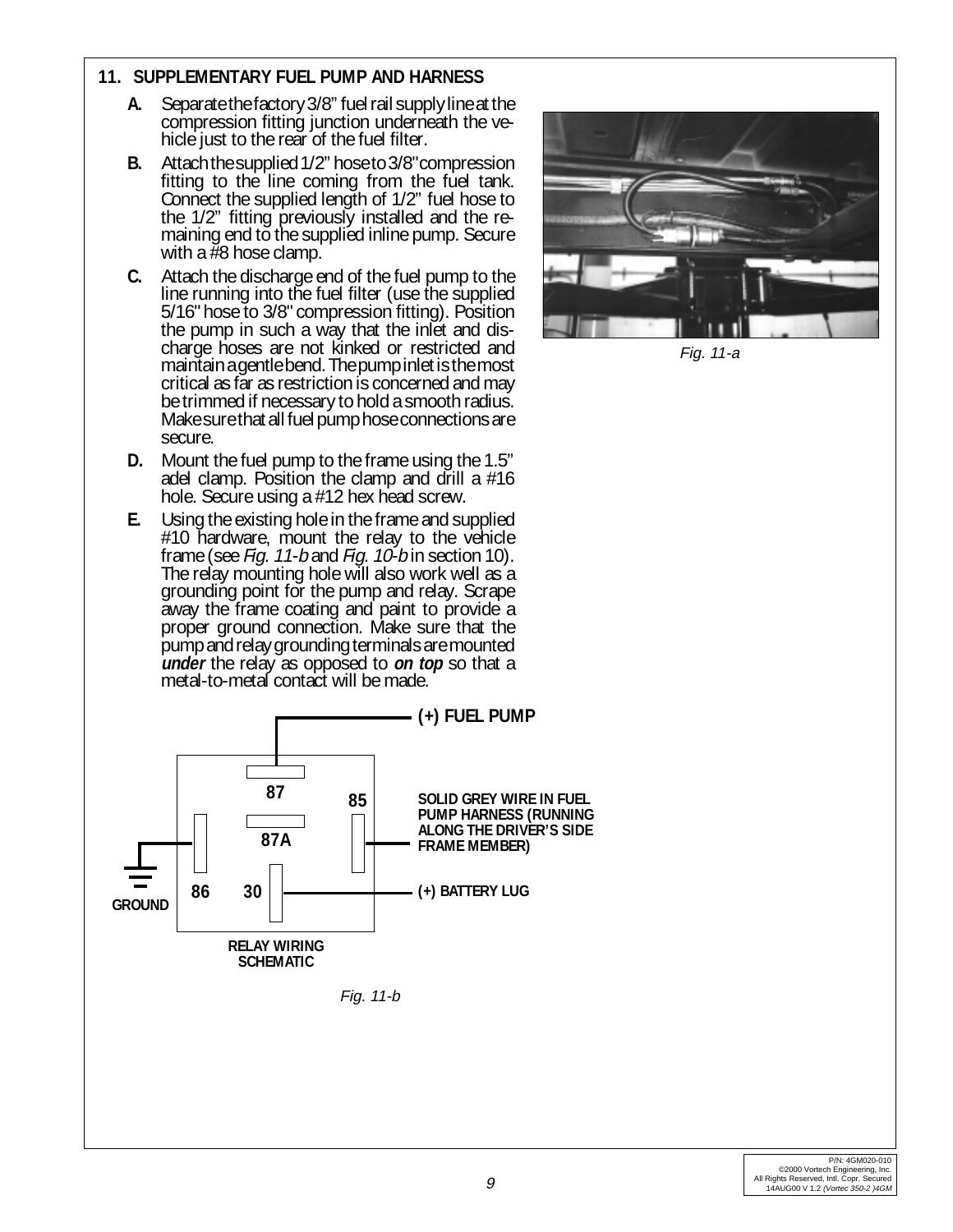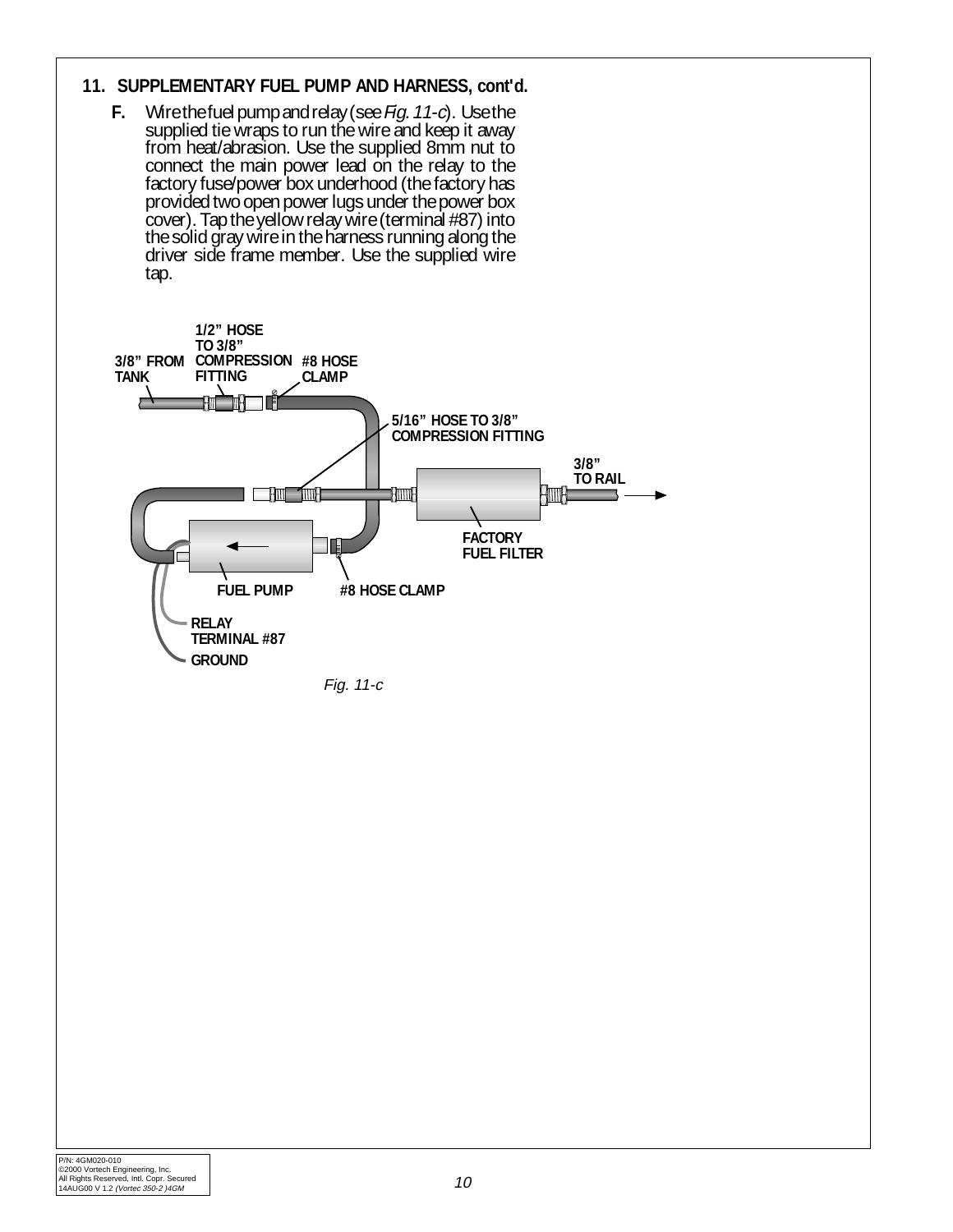#### **12. FINAL CHECK**

- **A.** If your vehicle has gone over 10,000 miles since its last spark plug change, you will need to change the spark plugs now before test driving the vehicle.
- **B.** Check all fittings, nuts, bolts and clamps for tightness. Pay particular attention to oil and fuel lines around moving parts, sharp edges and exhaust system parts. Make sure all wires and lines are properly secured with clamps or tie wraps. (See Fig. 12-a.)
- **C.** Check all fluid levels, making sure that your tank(s) is/are filled with 92 octane or higher fuel before commencing test drive.
- **D.** Start engine and allow to idle a few minutes, then shut off.
- **E.** Recheck to be sure that no hoses, wires, etc. are near exhaust headers or moving parts and for signs of any fluid leakage.
- **F. PLEASE TAKE SPECIAL NOTE:** Operating the vehicle without all sub assemblies completely and properly installed and working may cause **FAILURE OF MAJOR ENGINE COMPONENTS.**
- **G.** Test drive the vehicle.
- **H.** Read the **STREET SUPERCHARGER SYS-TEM OWNER'S MANUAL AND RETURN THE WARRANTY REGISTRATION FORM** within thirty (30) days of purchasing your supercharger system to qualify.

**WARNING: Do not attempt to operate the vehicle until ALL components are installed and ALL operations are completed including final check.**



Fig. 12-a